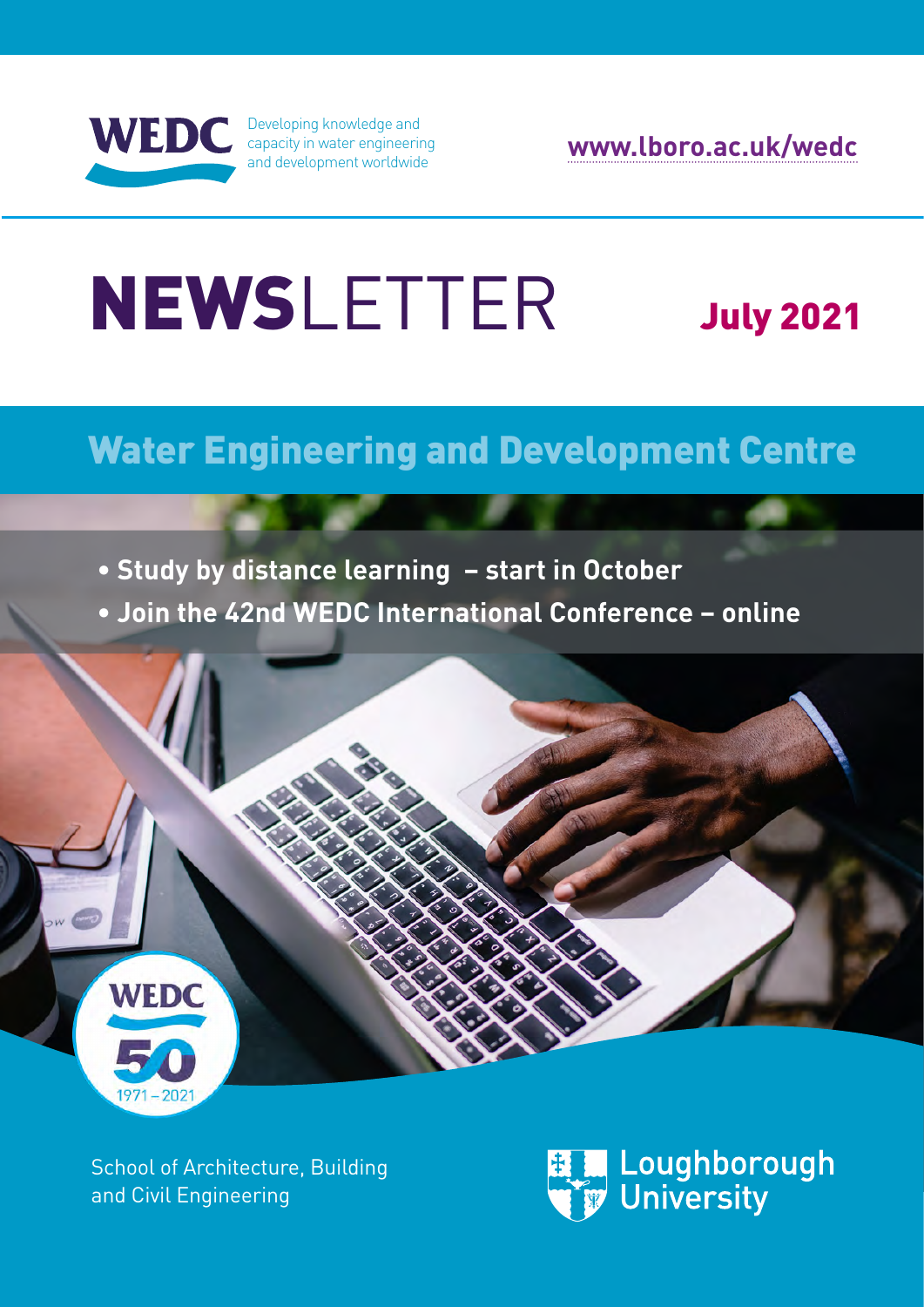

## Group Lead

Welcome

I am delighted to remind you that this year **WEDC** celebrates 50 years of undertaking multidisciplinary research that provides high quality, research-led education and training for the next generation of professionals and leaders to tackle global challenges in the broad field of water engineering and development. As WEDC alumni, students, staff and partners you have all played a major part in WEDC's fantastic achievements over half a century. Thank you!

The problems presented by the Coronavirus global pandemic over the last 16 months have been extremely challenging for all of us. However, I am sure you will not be surprised to hear that despite these challenges, WEDC is alive and kicking and excited about the future. Some of the WEDC team have recently retired or moved onto new pastures. While they will of course be greatly missed, we have also recruited new staff that are helping us to develop new research themes as well as consolidating our well-established WASH activities.

Accordingly, WEDC extends a warm welcome to *[Dr Huili Chen](mailto:H.Chen2%40lboro.ac.uk?subject=)*, as Lecturer in Water Engineering; much of Huili's work has used remotely sensed data combined with modelling tools to investigate the impact of flooding on crop production and ecology. We also welcome *[Susie Goodall](mailto:S.Goodall%40lboro.ac.uk?subject=)* who has just joined the team as a University Teacher in International Water Engineering and Management and *[Dr Innocent Tumwebaze](mailto:I.K.Tumwebaze%40lboro.ac.uk?subject=)* who has been working as a Research Associate, on the 'Beyond the Networked

City' project (more information about Susie and Innocent is provided [on page 12](#page-11-0)).

Our experiences of teaching undergraduate and postgraduate students using mixed delivery methods (included remote platforms) has given us some great content and ideas which will be incorporated into our revamped Distance Learning Programmes on *'Water Engineering for Development'* and *'Water Management for Development'* [\(see next page\)](#page-2-0).

Hopefully, many of you will be aware of WEDC's 42nd conference that will take place online this year to celebrate our 50th anniversary. The theme of the conference is *'Equitable and Sustainable WASH Services: Future challenges in a rapidly changing world'*, again recognises that we face a future that is uncertain as the world is challenged by the impact of external factors, particularly climate change. More information about the conference can be [found on page 4.](#page-3-0)

Finally, I must extend massive thanks to everyone in WEDC, many of whom have taken on more work, new roles and responsibilities in the Group and across the School. Further details can be found on the staff pages of the WEDC website.

See: [https://www.lboro.ac.uk/departments/](https://www.lboro.ac.uk/departments/abce/staff/) [abce/staff/](https://www.lboro.ac.uk/departments/abce/staff/)

Lee Bosher

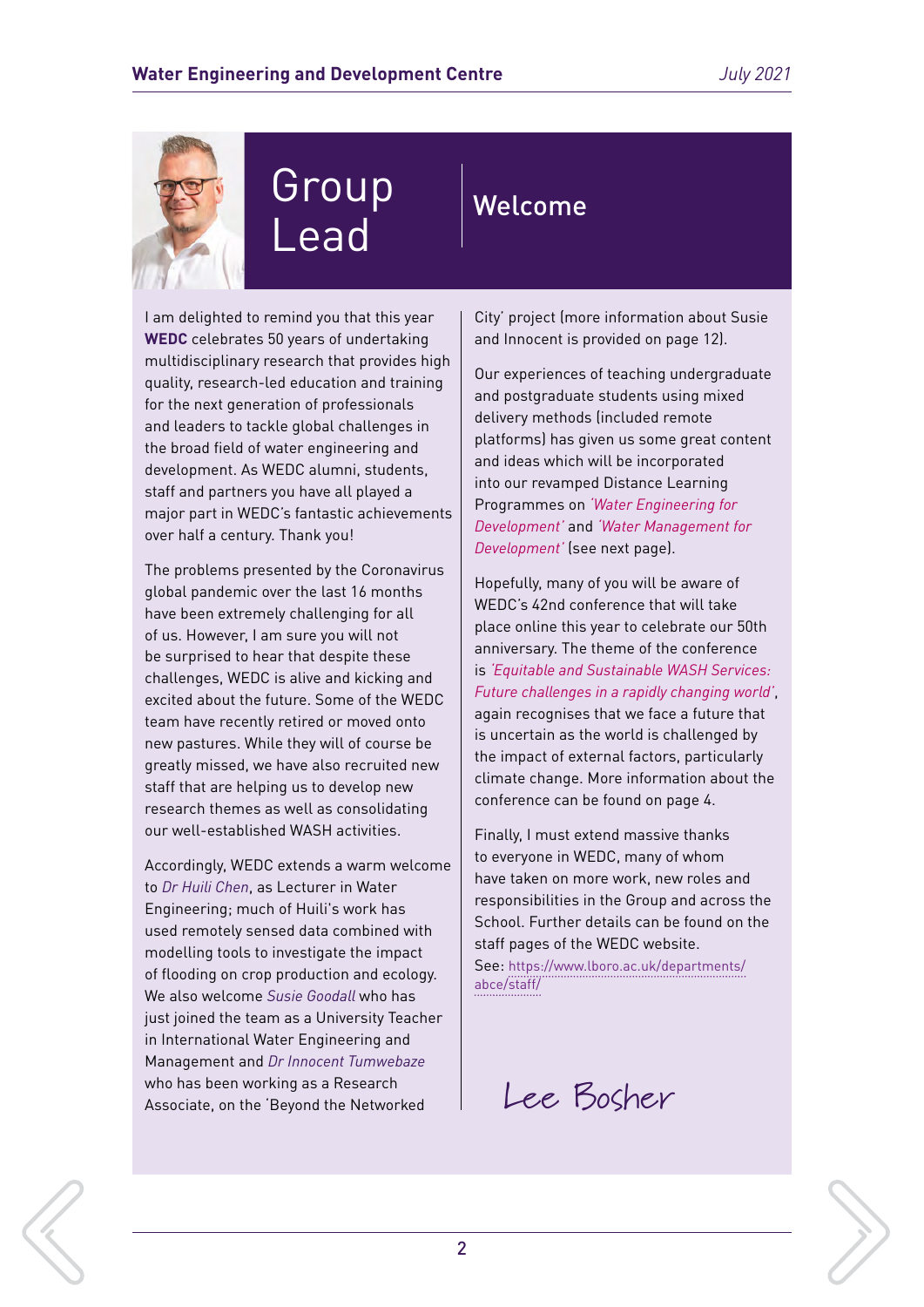## <span id="page-2-0"></span>Learning and Teaching

### Study one of our distance learning programmes starting in October 2021!

Distance Learning programmes have always been a strength of **WEDC** and provide an excellent opportunity to study while there are ongoing restrictions on movement due to the global pandemic.

Delivered entirely online, students have access to comprehensive and relevant learning materials provided through the University's virtual learning environment (*LEARN*). In addition, WEDC staff now offer the opportunity for live online interaction using *MS Teams*, to enhance the learning experience.

The following programmes will be running in the coming academic year, providing a range of options for study:

- MSc Water Management for Development (WMD) full time 1 year Distance Learning
- MSc Water Management for Development (WMD) part time Distance Learning
- MSc Water Engineering for Development (WED) full time 1 year Distance Learning\*
- MSc Water Engineering for Development (WED) part time Distance Learning

*\* New for 2021/22: our WED programme is also available to study full time in 1 year!*

The module on *Disaster Risk Management* has always been a popular element of our course and we will be offering additional optional modules for 2021/22. These comprise:

- Humanitarian Water, Sanitation and Hygiene Promotion: This addresses the design and implementation of emergency WASH intervention to meet user needs, while addressing environmental, institutional and time-based issues. (Available on WMD and WED programmes)
- Advanced Wastewater Treatment: This module explores the fundamental scientific and engineering principles of advances in wastewater treatment and how appropriate systems can be selected to meet desired outcomes. (Available on the WED programme)

Further details are available on the WEDC website:<https://www.lboro.ac.uk/research/wedc/>

Programmes are delivered by our "new-look" WEDC staff team, who bring a breadth and depth of experience to student learning. The expertise of our team ranges from technical aspects and institutional requirements for sustainable WASH programmes in resource-limited contexts, to environmental modelling, use of remote data and GIS-mapping techniques to support sustainable water supply and sanitation in challenging environments.

**Our full time programmes based in Loughborough will resume in 2022.**

### Academic Excellence

*Congratulations to [Sola Afolabi](mailto:O.O.D.Afolabi2%40lboro.ac.uk?subject=),* Lecturer in Water & Environmental Engineering, on his successful applications for *Fellow of the Higher Education Academy*. Thia qualification encourages excellence in teaching and provide academics with a nationally recognised and portable qualification.



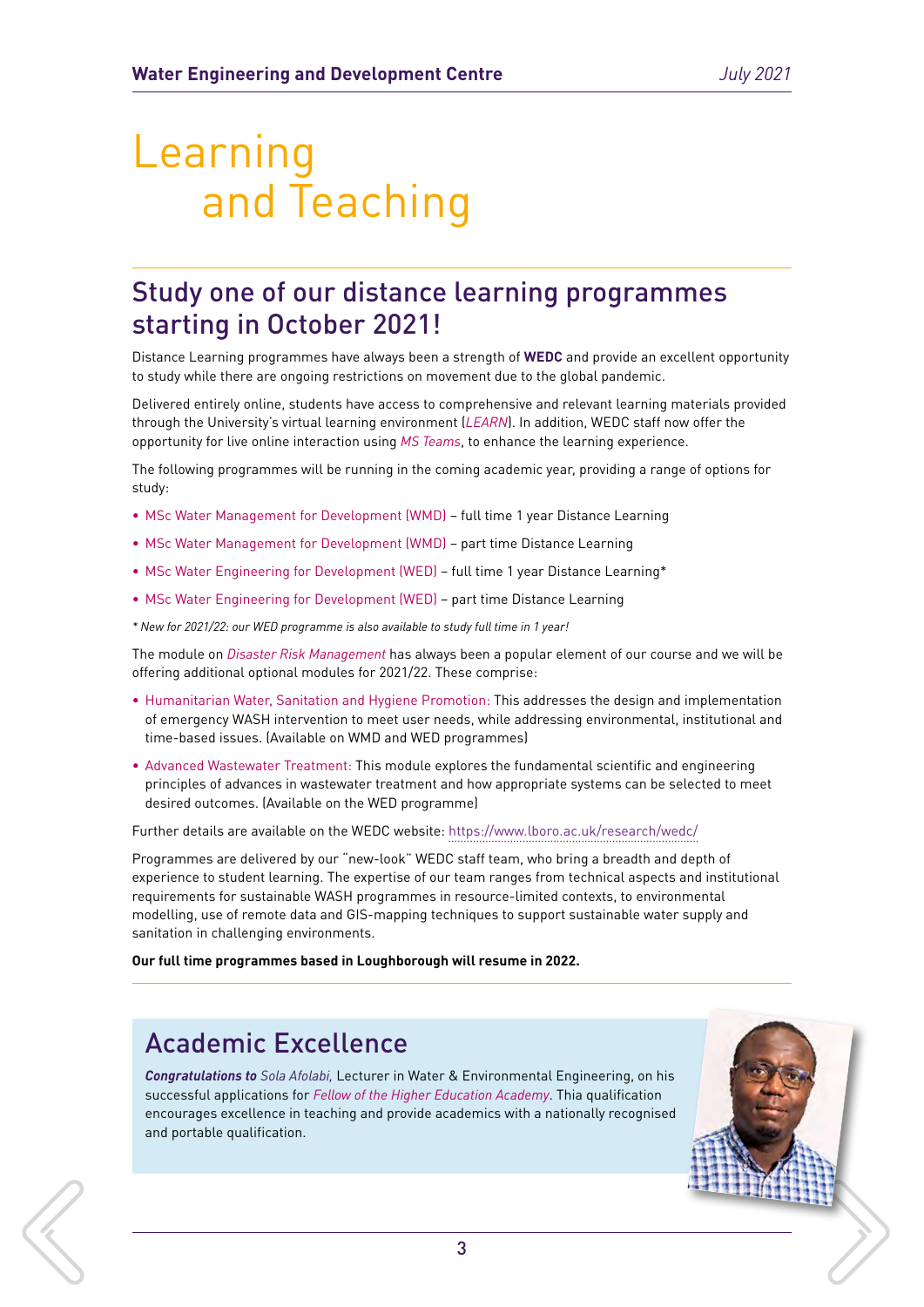## <span id="page-3-0"></span>42nd WEDC International Conference



### ONLINE: 13 –15 September 2021

### Equitable and Sustainable WASH Services: Future challenges in a rapidly changing world

The title of this year's conference recognises that the world faces a future that is uncertain, and as we face the global challenge of the Covid-19 pandemic, we are challenged too by climate change and the impact it has on water, sanitation and hygiene (WASH).

For fifty years, WEDC has sought to develop the knowledge and capacity of both individuals and institutions across the world working to meet the challenges of WASH in low- and middle-income countries. WEDC International Conferences continue to be key to supporting learning and sharing, which is critical for progress towards global goals and aspirations. To this end, we encourage open and honest exchange and debate of experiences of WASH within our changing environment.

The conference comprises three days of online presentations and interactive discussions of peer-reviewed content; agency events from international organizations working in the sector; online exhibitions; and the opportunity for delegates to meet and network in our virtual rooms.

We have accepted contributions from over 200 authors representing 46 countries.

### We hope to see you online in September too, when we will also be celebrating 50 years of WEDC!

#### **REGISTRATION OPENS ON 4 AUGUST 2021**

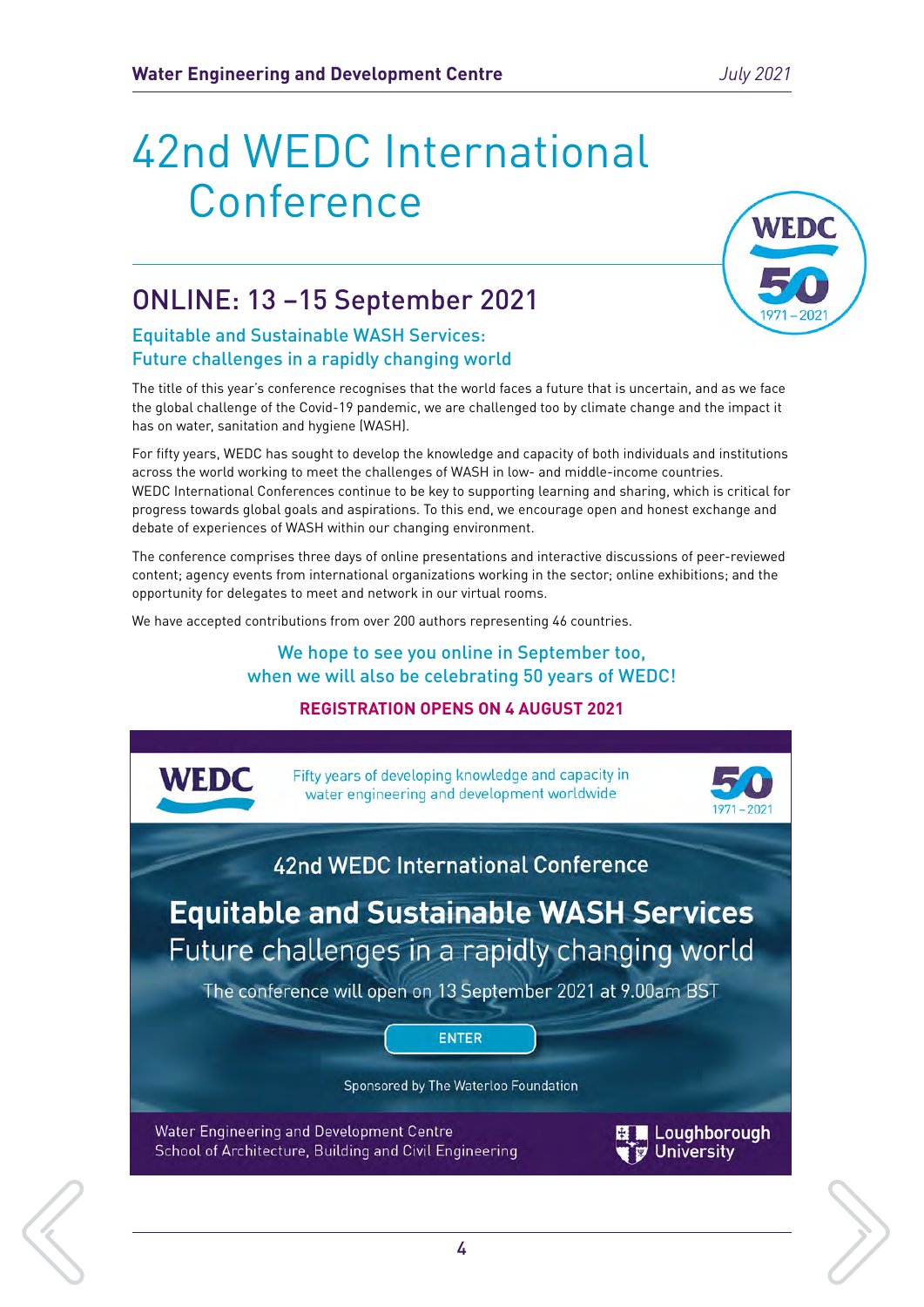### WEDC Involved in Shaping a New MSc in International Sustainable Development

**WEDC** are delighted to announce that a new *MSc in International Sustainable Development* will commence in October 2022, based at Loughborough's London campus.

The aim of the programme is to develop critical understanding and provide practical insights into sustainable development in the global context. It will provide both conceptual and practical understanding of international development in the context of *Sustainable Development Goals*, and the current and emerging global challenges that they strive to address. The programme has a particular focus on low-and-middle-income countries, and WEDC colleagues have contributed to shaping the themes and shape of the course, and core modules will be delivered by WEDC staff. In fact, this represents a new level of collaboration between WEDC and **Loughborough University London**, and these modules will

also be available as options to other post-graduate programmes at the London campus.

The dynamic environmental, social and political changes mean that there are significant contemporary challenges in sustainable global development. The MSc programme provides an opporunity to learn and critically reflect upon a range of major traditions, critical theories and analytical frameworks. Through partnerships in developing countries in Africa, Asia and Latin America, and through excellent contacts with key players in the field, such as United Nations (UN) agencies, bilateral agencies, international non-governmental organizations (INGOs), and international corporations, students will have the opportunity to explore their specific interests and learn about tools, practices and infrastructures that can enable, facilitate or challenge social change and social justice.

### Keynote in Drexel University, Philadelphia, USA

*[Ksenia Chmutina](mailto:K.Chmutina%40lboro.ac.uk?subject=)* was invited to give a keynote at the *Annual Conference on Global Challenges* – with this year's theme being Disaster. Ksenia's keynote *'Frames of Disaster: Are Natural Hazards Really a Problem?'* focused on the implications of using disaster concepts and highlighting that our framing of disasters needs to be around systemic root causes that are grounded in oppression and marginalisaion, and not about hazards.



### Pride of Performance Award

*Professor Noman Ahmed*, Dean at the **NED University of Engineering and Technology,** Karachi, Pakistan was awarded a *Pride of Performance* award by the President of Pakistan on 23/3/2020. Professor Ahmed completed his PhD under the supervision of *[M.Sohail](mailto:M.Sohail%40lboro.ac.uk?subject=)*. Details available at:



[https://www.dawn.com/news/1614250/](https://bit.ly/3xM2SVC) [governor-confers-civil-awards](https://bit.ly/3xM2SVC)

### WEDC team works on glacial lake outburst floods (GLOFs) risk assessment in Nepal

Through the **NERC** funded project *'Web-Based Natural Dam-Burst Flood Hazard Assessment and ForeCasting SysTem (WeACT)'*, *[Professor Qiuhua](mailto:Q.Liang%40lboro.ac.uk?subject=)  [Liang](mailto:Q.Liang%40lboro.ac.uk?subject=)* and *[Dr Huili Chen](mailto:H.Chen2%40lboro.ac.uk?subject=)* have been collaborating with academics and researchers from **Newcastle University** (UK), **Tribhuvan University**  (Nepal) and the **International Centre for Integrated Mountain** 

**Development (ICIMOD)** to develop new approaches to assess and forecast GLOF risk in Nepal, exploiting the latest Earth Observation and highperformance modelling technologies. The **WEDC** team have developed and validated a new framework to assess at high-resolution the potential impact of GLOFs on the downstream communities and key infrastructure

systems using high-performance modelling techniques and open data. The research has been delivered through working closely with the local communities and stakeholders. **The Department of Hydrology and** 

**Meteorology (DHM)** of Nepal has expressed interests in using the research outputs to support GLOF and wider flood risk management.



*Photograph: Community engagement workshop in November 2019*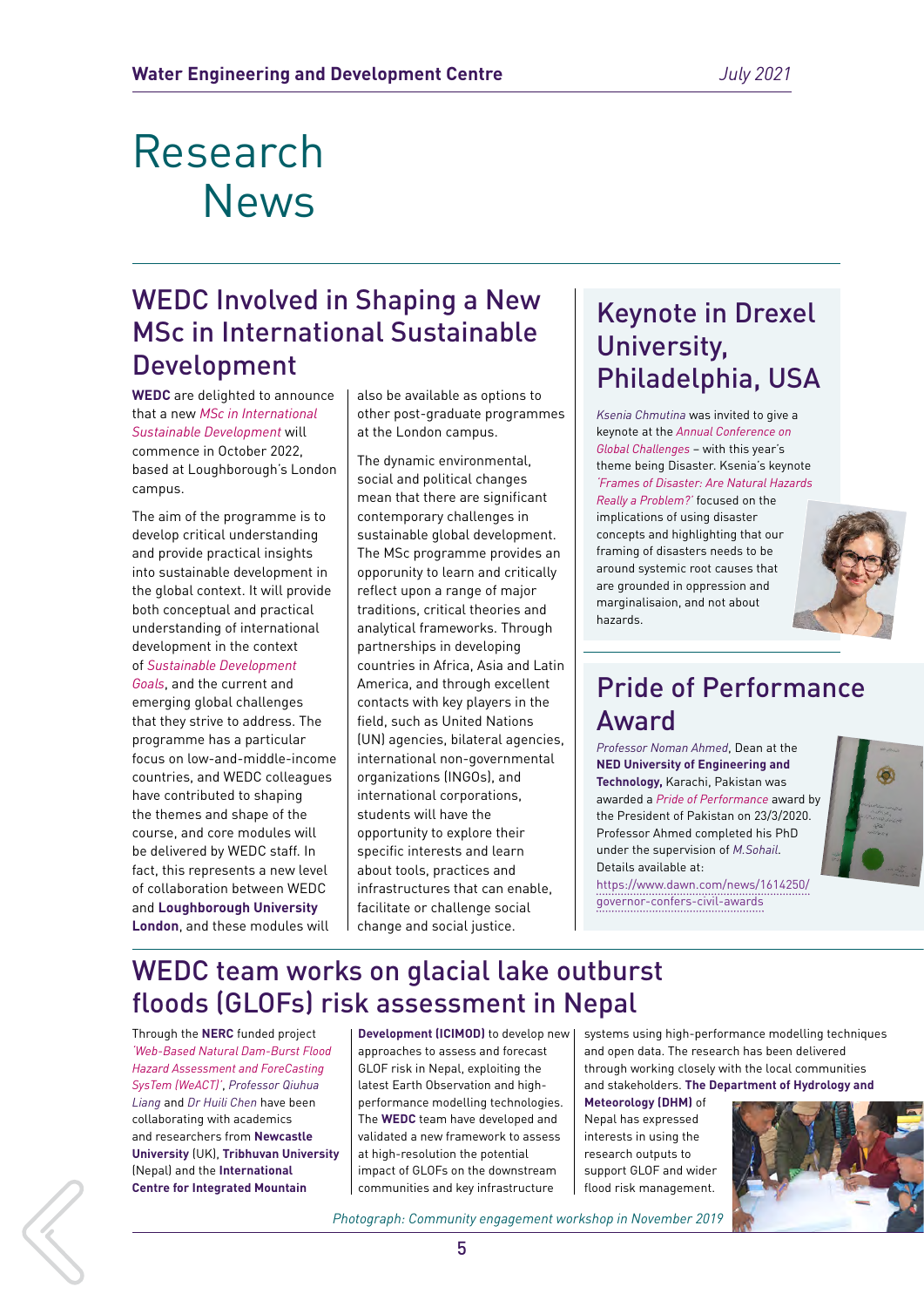

### Dr Ksenia Chmutina is leading the resilience theme for a new global research project

*'Gender Responsive Resilience and Intersectionality in Policy and Practice (GRRIPP) - Networking Plus Partnering for Resilience'* is a 4-year global collaboration and knowledge-exchange project funded by the Global Challenges Research Fund. It aims to bring together theory, policy and practice to promote a gender-responsive approach to disaster management and development. The project consists of five core themes - Intersectionality and Gender, Resilience, Infrastructures, Critical theory, and Decoloniality. *[Dr Ksenia Chmutina](mailto:K.Chmutina%40lboro.ac.uk?subject=)*, a Senior Lecturer in Sustainable and Resilience Urbanism at WEDC, is leading the resilience theme.

GRRIPP is led by *Professor Maureen Fordham* from **UCL**, and involve three other UK Universities (**Durham**, **Middlesex** and **Loughborough**), working closely with regional leads from the **Durban University of Technology**, **University of Dhaka** and **University of Peru**. The project provides a unique opportunity to engage with academics, practitioners as well as community members in Latin America and Caribbean, Southern Africa, and South Asia. The ultimate aim is to transform thinking around gender in disaster and conflict contexts, and challenge the normative notions of resilience and infrastructure through the lens of intersectionality. The project partners collectively and democratically determine an agenda for change by facilitating knowledge exchange, enhancing solidarity, creating spaces for constructive dissent, and building an evidence base informed by grassroots knowledge and experience.

For more information, visit:<https://www.grripp.net/>



### InSIGHT Game Piloted in USA

In collaboration with the **International Centre for the Study of the Preservation and Restoration of Cultural Property (ICCROM)** and **Blue Shield Georgia**, *[Ksenia Chmutina](mailto:K.Chmutina%40lboro.ac.uk?subject=)* has devised the concept and methodology for a new participatory game to help people understand how cultural and natural heritage can be used for disaster risk reduction and sustainable development. The main aim of the game is to give a voice to marginalised communities who are not often consulted when developing disaster risk reduction strategies.

The game was piloted in **Racha**, Georgia, in August 2019 and was then launched in October 2020. The details of the *InSIGHT game* can be found online at: [https://www.iccrom.org/news/](https://bit.ly/32yYYlU) [insight-participatory-game-enhancing-disaster-risk-governance](https://bit.ly/32yYYlU)

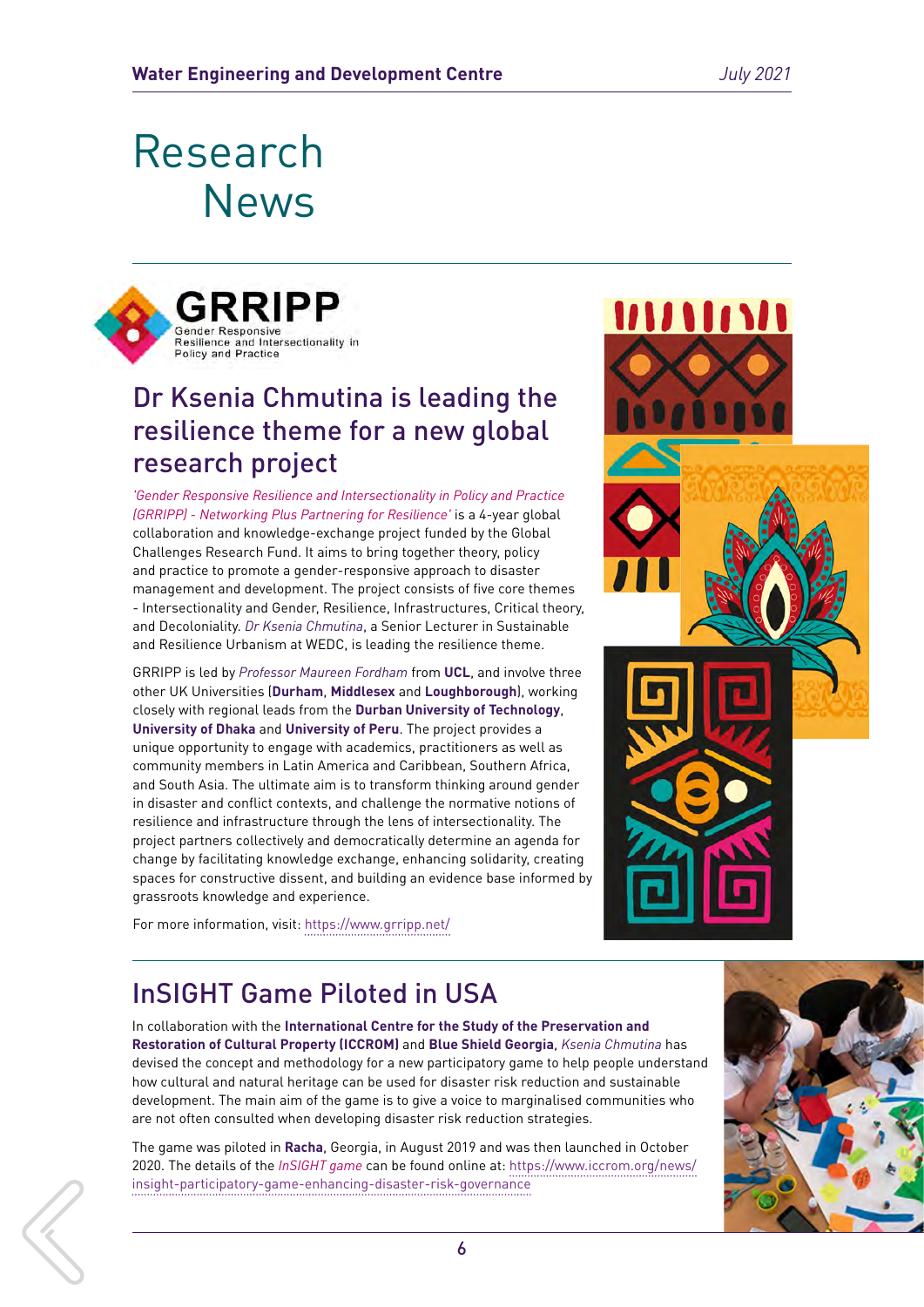### International Expert Working Group

*[Lee Bosher](mailto:L.Bosher%40lboro.ac.uk?subject=)* and *[Ksenia Chmutina](mailto:K.Chmutina%40lboro.ac.uk?subject=)* were invited to join an expert working group set up by the **UN Office of Disaster Risk Reduction (UNDRR)**, in collaboration with the **International Centre for the Study of the Preservation and Restoration of Cultural Property (ICCROM)**. The working group comprises 15 experts from around the world, who together are developing a Words to Action Guide on *'Using traditional knowledge for disaster risk reduction'*. The guide will provide practical guidance to countries and practitioners on identifying, documenting and adapting traditional knowledge for developing polices, programmes and innovative projects for mitigating, adapting, preparing and responding to various disaster risks.

Lee and Ksenia also presented at the *Capacity Building for Disaster Risk Management of Cultural Heritage: Challenges and Opportunities in Post-COVID-19 Times webinar*. The June 2020 event was organized by the **Institute of Disaster Mitigation for Urban Cultural Heritage (R-DMUCH)**, **Ritsumeikan University**, Japan.

In September, Lee and Ksenia also joined the online Workshop on *"Good Practices for Disaster Risk Management of Cultural Heritage"*, as members of the jury.



### WEDC's collaboration with universities in the USA leads to new results in theoretical geomorphology

*[Chris Keylock](mailto:C.J.Keylock%40lboro.ac.uk?subject=)* has been working with the **University of Texas**, Austin, the **University of Central Florida** and the **University of California Irvine** on new methods for characterising landscape topographies. In the first piece of work, published in 2020 in [Water Resources Research](https://agupubs.onlinelibrary.wiley.com/doi/10.1029/2019WR025412), a longestablished technique known as landscape hypsometry was combined with information of the local roughness of the topography to provide a more sensitive means to characterise landscapes using a small number of statistical parameters.



The team's latest paper was published in May 2021 in the *Journal of Geophysical Research*, and develops a new method to generate synthetic landscapes that preserve the roughness structure and elevations of the original. This means that hypothesis testing with regards to refined properties of observed terrains can be achieved. The underpinning experiments on landform evolution were undertaken at the **St Anthony Falls Laboratory**, **University of Minnesota**.

The figure shows the experimental facility, an original landscape following a period of uplift and rainfall, and three of our synthetic surfaces with the same set of elevations and local roughness scaling properties. It is envisaged that these techniques will help civil engineers, hydrologists and geomorphologists gain a greater insight into the changes to topography that will result from future changes to climate.

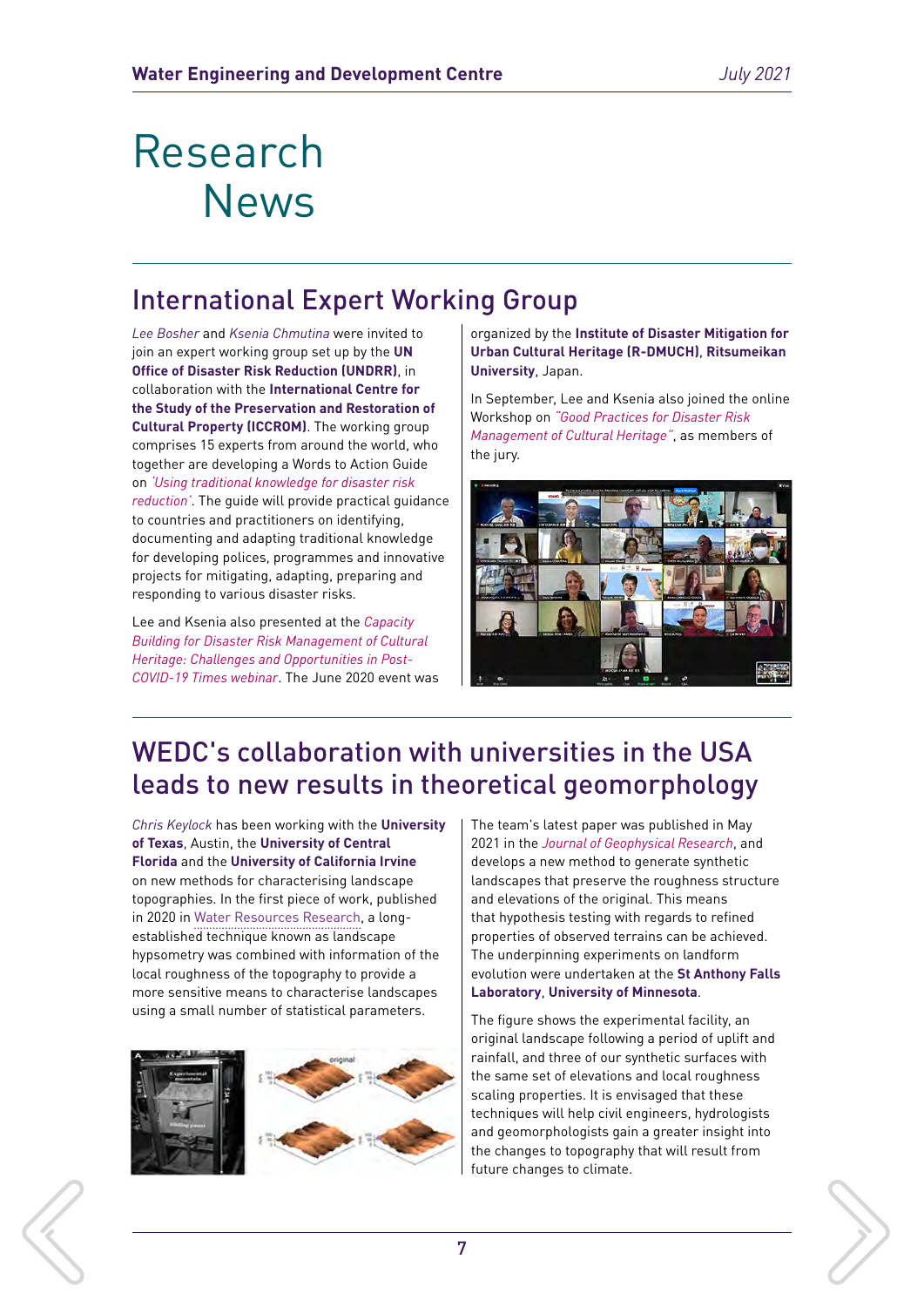### International Workshop

On Wednesday and Thursday 19th-20th May 2021, **WEDC** hosted an *online International Workshop on Geomorphology* organized by *[Tim Marjoribanks](mailto:T.I.Marjoribanks%40lboro.ac.uk?subject=)* and *[Chris Keylock](mailto:C.J.Keylock%40lboro.ac.uk?subject=)* alongside other colleagues from across the UK. The event was supported by the **British Society for Geomorphology** and was a follow-up to a 2019 meeting.

The 2021 meeting was structured around key themes with the first day devoted to instrumentation and its use for modelling river flows and bedform dynamics. Attendees were from Geography, Oceanography and Engineering departments in universities in the UK and Chile, as well as the **National Energy Technology Laboratory** in the USA and various instrumentation firms based in the UK. Topics included the use of CCTV cameras for estimating stagedischarge relations, measuring granular fluidisation to infer new physics, nonequilibrium turbulence dissipation in tidal regions, and the development of wave tracking algorithms for autonomous shipping.

Day two began with a session on flow-vegetation-sediment interactions – with two extended presentations from the **University of Trento** and the **University of Hull - followed** by shorter introductory presentations from **Exeter**, **Glasgow**, **Huddersfield**, **Hull**, **Loughborough**, **QMUL**, and **Utrecht**, and then a group

discussion. The work presented discussed biotic phenomena from a range of scales from river channel and catchment management, to biofilm formation and destruction. The discussion sessions led to various ideas regarding future collaborations and potential ideas for grant funding. *Professor David Furbish* from **Vanderbilt University**, Tennessee, provided a keynote talk over lunchtime – which was integrated into the **WEDC** seminar series – and concerned the statistical mechanics of sediment transport processes. David discussed the difficulties of applying continuum reasoning to processes that are discrete in nature and, thus, the fundamental difference between stochastic equations expressed in continuum form, such as Fokker-Planck, and continuum conservation laws. The afternoon

session concerned the physics of nonequilibrium geomorphic systems and was well attended from the Americas in particular, with audience members from **MIT**, **Indiana University**, the **University of Virginia**, and the **Catholic University of Chile**. Speakers were from **Loughborough University**, and the Universities of **Pennsylvania**, **Central Florida**, and **Minnesota**. Topics presented ranged from cutting-edge granular creep experiments using photon source experimental techniques, to the mathematical analysis of fractal percolation, and the characterization of topographic surfaces using statistical techniques.

This highly successful event brought researchers together from around the world to discuss a suite of interrelated research questions.



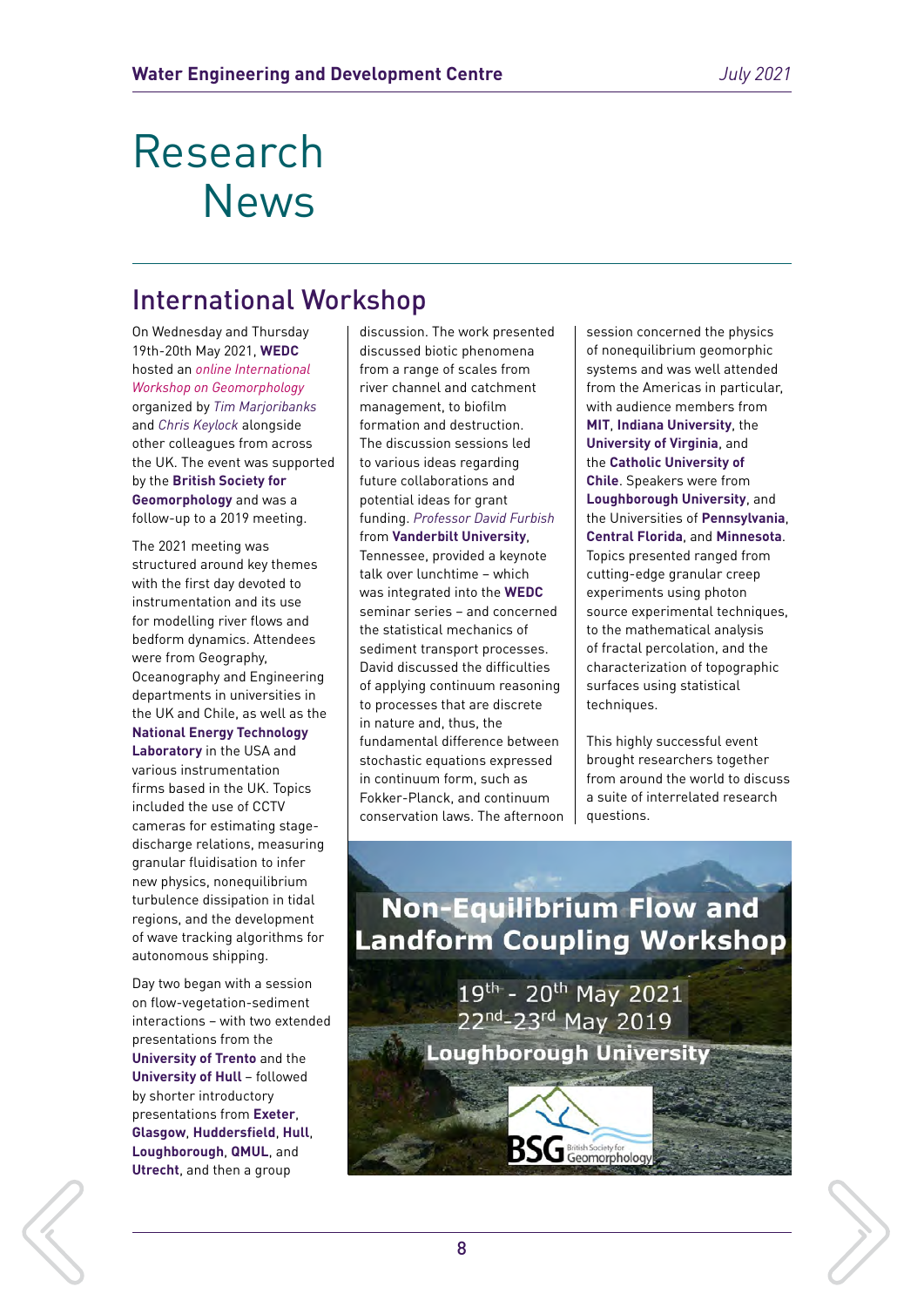### October 2020 PhD Starters

| <b>Name</b>     | Supervisor(s)                               | <b>Project Title</b>                                                                                                                                     |
|-----------------|---------------------------------------------|----------------------------------------------------------------------------------------------------------------------------------------------------------|
| Hannah Brown    | Water-WISER CDT                             |                                                                                                                                                          |
| Kaicui Chen     | Dr Huili Chen /<br>Professor Qiuhua Liang   | Develop a digital twin for flood resilience in urban area                                                                                                |
| David Galibourg | Water-WISER CDT                             |                                                                                                                                                          |
| Bart Hill       | Water-WISER CDT                             |                                                                                                                                                          |
| Ayan Hujaleh    | Water-WISER CDT                             |                                                                                                                                                          |
| Awa Nkole       | Dr Kirti Ruikar /<br>Professor M Sohail     | A Comparative Analysis of Infrastructural Project<br>Procurement Mechanisms between developed and developing<br>countries - The UK and West African case |
| Jonathan Vann   | Dr Tim Marjoribanks /<br>Dr Ksenia Chmutina | Application of natural flood management to small urbanised<br>river catchments                                                                           |

### January 2021 PhD Starters

| <b>Name</b>     | Supervisor(s)                             | <b>Project Title</b>                                                                                  |
|-----------------|-------------------------------------------|-------------------------------------------------------------------------------------------------------|
| Haneen Felemban | Professor M. Sohail /<br>Dr Aaron Anvuur  | Artificial intelligence application in predicting delays in<br>construction projects in Saudi Arabia. |
| Elizabeth Paddy | Dr Sola Afolabi /<br>Professor M. Sohail  | Transmission and Infection Risks of Toilet Plume in the<br>UK Healthcare Settings.                    |
| Siwen Wang      | Dr Robby Soetanto /<br>Dr Ksenia Chmutina | Evaluating and enhancing the resilience in urban cities:<br>green infrastructure and communities.     |

### PhD Completions

| <b>Name</b>          | Supervisor(s)                                        | <b>Project Title</b>                                                                                 |
|----------------------|------------------------------------------------------|------------------------------------------------------------------------------------------------------|
| Liz Marlow           | Dr Ksenia Chmutina / Professor<br><b>Andy Dainty</b> | The realpolitik of sustainability and resilience in the city:<br>critical analysis                   |
| Hartini Yahya        | Professor M Sohail /<br>Dr Julie Fisher              | The Role of Good Regulatory Practice (GRP) in Malaysian<br><b>Water Services Industry</b>            |
| <b>Bob DiFilippo</b> | Professor Lee Bosher /<br>Dr Tom Dijkstra            | An inter-disciplinary freshwater lens assessment<br>protocol for karst islands.                      |
| Roses Enang          | Dr Sam Kayaga /<br>Professor Lee Bosher              | Managing information for operation and maintenance of<br>water infrastructures in African Countries. |
| Angela Akpovi        | Dr Sam Kayaga                                        | Managing risks to urban self-supply borehole water.<br>Case study: Asaba, Nigeria.                   |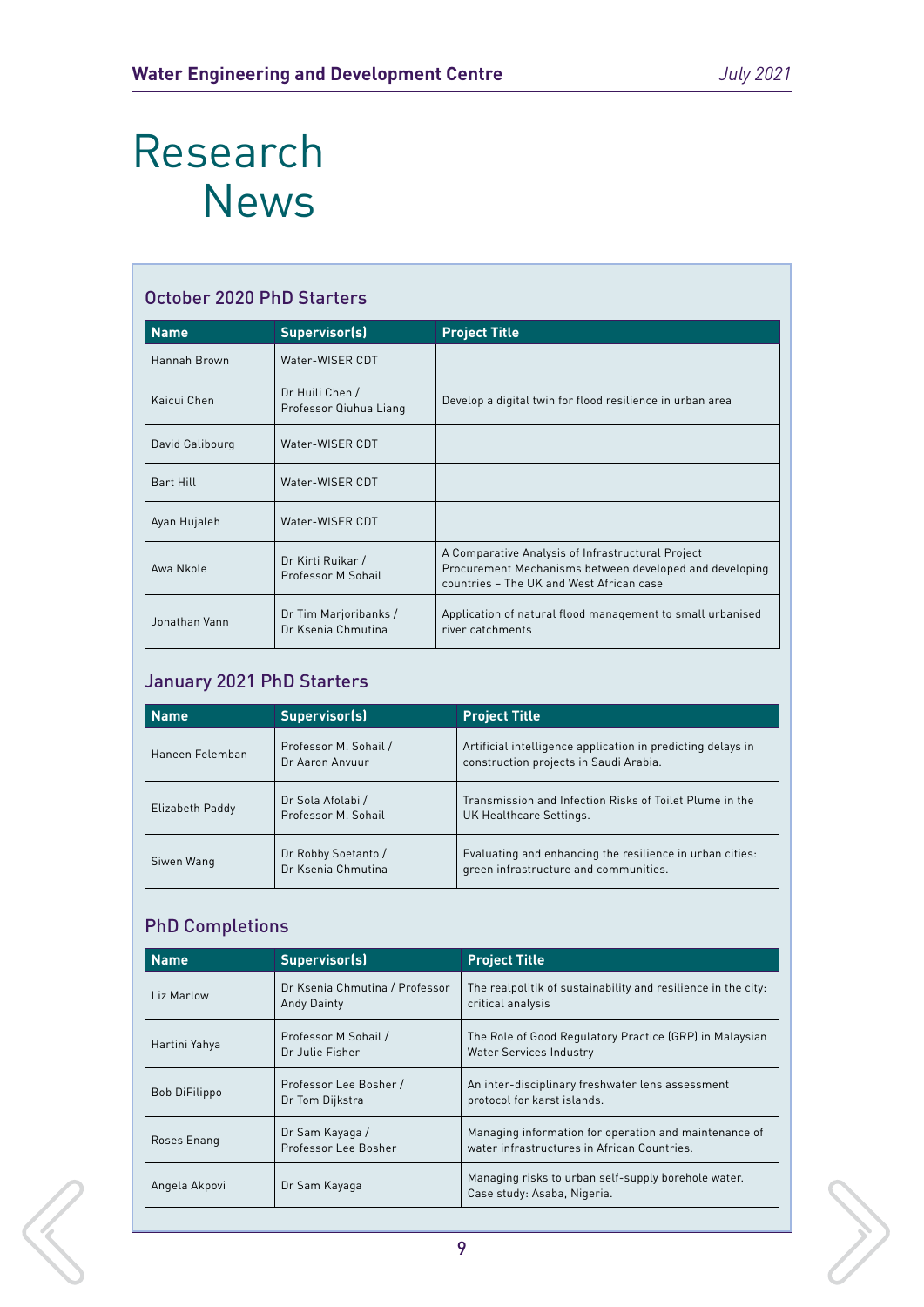### New Visiting Students

| <b>Name</b>  | Supervisor(s)             | <b>Project Title</b>                                                                                 | Home<br><b>University</b>                       | <b>Start Date</b> | <b>Finish Date</b> |
|--------------|---------------------------|------------------------------------------------------------------------------------------------------|-------------------------------------------------|-------------------|--------------------|
| Wenyuan Dong | Professor Qiuhua<br>Liang | Real-time flood forecasting<br>based on data-driven models<br>and data pre-processing<br>techniques. | Dalian<br>University of<br>Technology,<br>China | 15 June 2021      | 14 June 2022       |

#### **Beyond the Networked City: Building Innovative Delivery Systems for Water, Sanitation and Energy in Urban Africa**

| Leaf Pl:                         | Sam Kayaga               |
|----------------------------------|--------------------------|
| Collaborators:                   | Ksenia Chmutina,         |
|                                  | Qiuhua Liang,            |
|                                  | Rebecca Scott, Xilin Xia |
| Funder:                          | <b>ESRC</b> via Bristol  |
|                                  | University               |
| ABCE funding:                    | £355.330                 |
| Total project value: £1,764,840  |                          |
| $D$ smind of oursed $01/0/12020$ | 21/02/2022               |

Period of award: 01/04/2020 - 31/03/2023 *Overview: The aim of the Beyond the networked city project is to enhance the delivery of sustainable and resilient water, sanitation and energy services to marginalised communities in Freetown, Sierra Leone, and Kampala, Uganda through high quality research that develops a mixed economy model of on-grid and off-grid systems. Central to our thinking is that both on-grid and off-grid systems should provide users with the same safety and adequacy of service.*

#### **Exchange visits with Kyoto University on river channel hydraulics**

| Chris Keylock              |
|----------------------------|
| <b>Tim Marjoribanks</b>    |
| The Great Britain Sasakawa |
| Foundation                 |
| £3.050                     |
| 01/08/2020 - 28/02/2021    |
|                            |

#### New Grants **Gender Resilience Intersectionality in Policy and Practice - Networking Plus Partnering for Resilience (GRRIP)**

| Lead PI: |
|----------|
| Funder:  |
|          |

Ksenia Chmutina **FSRC** 

via University College London ABCE funding: £60,025 Total project Value: £4,809,498 Period of Award: 01/11/2019 - 31/10/2023 *Overview: Gender-Responsive Resilience & Intersectionality* 

*in Policy and Practice (GRRIPP) project is a GCRF Network Plus project. It aims to connect existing networks of disciplines and sectors, across places and regions, to promote new ways to think about resilience in Latin America, South- East Asia, and Southern Africa.* 

<https://gtr.ukri.org/projects?ref=ES%2FT002700%2F1>

#### **PYRAMID: Platform for dYnamic, hyperresolution, near-real time flood Risk AssessMent Integrating repurposed and novel Data**

| Lead $Pl_1$                   | Qiuhua Liang        |  |
|-------------------------------|---------------------|--|
| Funder:                       | Natural Environment |  |
|                               | Research Council    |  |
| ABCE funding:                 | £182.839            |  |
| Total project value: £777,794 |                     |  |

Period of award: 14/08/2020 - 13/08/2022 *Overview: PYRAMID aims to demonstrate a new web-based approach to integrate repurposed and new / emerging data sources into state-of-the-art, hyper-resolution flood modelling for dynamic near-real-time flood risk assessment. It will use the city of Newcastle and its wider Tyne catchment as a demonstrator for the developed web platform that is readily transferable to other cities / catchments.*

### Editorials June 2020 – June 2021

Guan M, **Liang Q**, Hou J (2021) '**Editorial: Smart Approaches to Predict Urban Flooding: Current Advances and Challenges**', Frontiers in Earth Science, Vol. 9, SJR 1.248. [DOI: 10.3389/feart.2021.681751](https://www.frontiersin.org/articles/10.3389/feart.2021.681751/full) Özgen-Xian I, **Xia X**, **Liang Q**, Hinkelmann R, Liang D, Hou J (2021) '**Innovations towards the next generation of shallow flow models**', Advances in Water Resources, Vol. 149, SJR 1.551. [DOI: 10.1016/j.advwatres.2021.103867](https://doi.org/10.1016/j.advwatres.2021.103867) von Meding J, **Chmutina K**, Forino G, Raju E (2020) '**Guest editorial**', Disaster Prevention and Management, Vol. 29, SJR 0.47, pp. 829-830. [DOI: 10.1108/DPM-11-2020-405](https://doi.org/10.1108/DPM-11-2020-405)

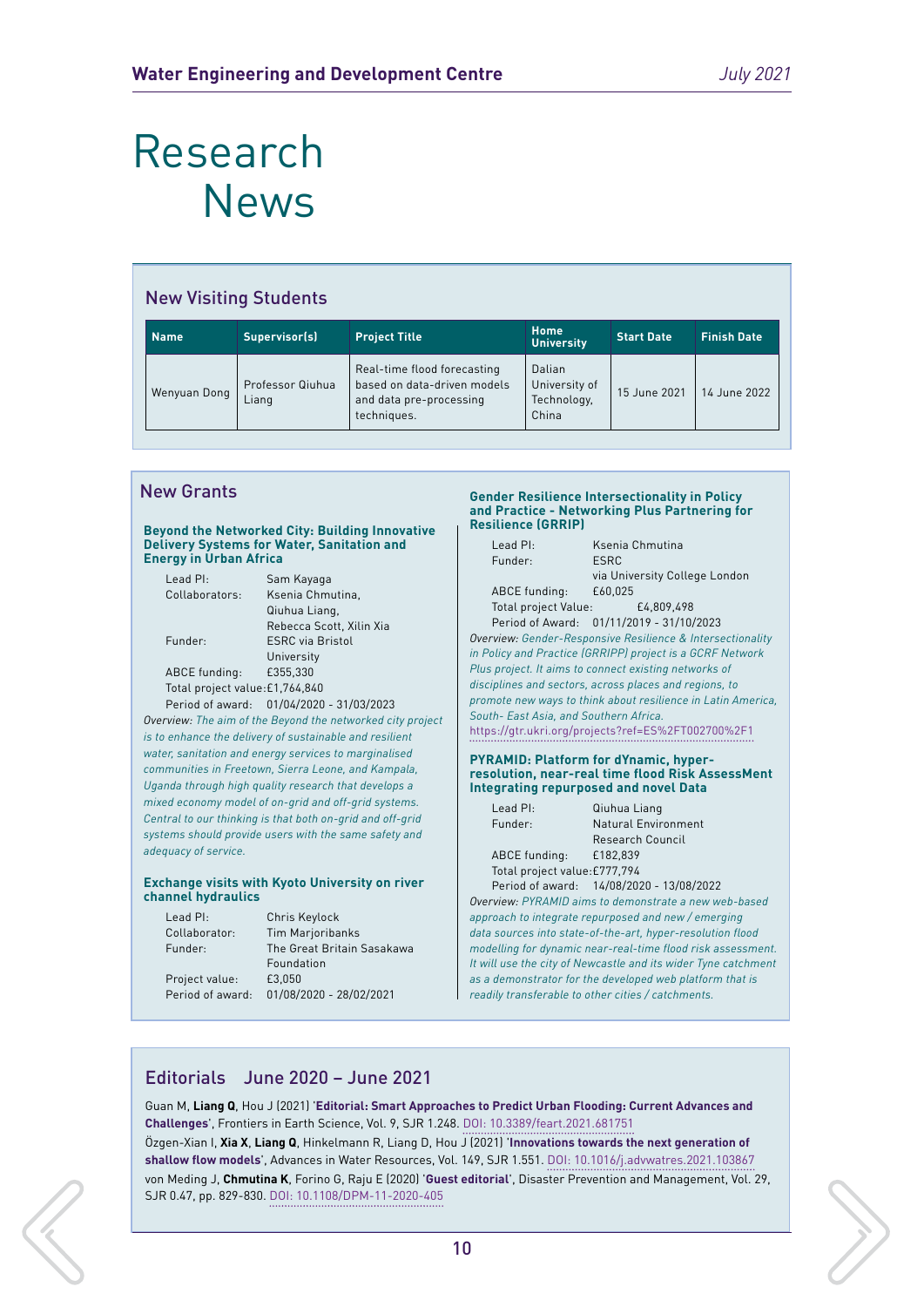#### New Journal Papers June 2020 – June 2021

**Chen H**, **Liang Q**, Liang Z, Liu Y, Ren T (2020) **'Extraction of connected river networks from multitemporal remote sensing imagery using a path tracking technique',** Remote Sensing of Environment, Vol. 246. [DOI: 10.1016/j.rse.2020.111868](https://doi.org/10.17028/rd.lboro.12656828)

**Chmutina K**, Tandon A, Kalkhitashvili M, Tevzadze M, Kobulia I (2020) '**Connecting heritage, vulnerabilities and capacities through a participatory game**', International Journal of Disaster Risk Reduction, Vol. 53, SJR 0.769. [DOI: 10.1016/j.ijdrr.2020.102005](https://doi.org/10.1016/j.ijdrr.2020.102005)

**Jiang J**, **Liang Q**, **Xia X**, Hou J (2020) '**A coupled hydrodynamic and particle-tracking model for fullprocess simulation of nonpoint source pollutant**s', Environmental Modelling & Software, Vol. 136, SJR 1.963. [DOI: 10.1016/j.envsoft.2020.104951](https://doi.org/10.1016/j.envsoft.2020.104951)

**Keylock, CJ**, Singh, A, Passalacqua, P, Foufoula-Georgiou, E (2021). '**Evaluating Landscape Complexity and the Contribution of Non-Locality to Geomorphology**', *Journal of Geophysical Research: Earth Surface 126,* e2020JF005765. [DOI: 10.1029/2020JF005765](https://doi.org/10.1029/2020JF005765)

Pramanik M, Chowdhury K, Rana MJ, Bisht P, Pal R, Szabo S, Pal I, Behera B, **Liang Q**, Padmadas SS, Udmale P (2020) '**Climatic influence on the magnitude of COVID-19 outbreak: a stochastic modelbased global analysis**', International Journal of Environmental Health Research, SJR 0.627. [DOI:](https://doi.org/10.6084/m9.figshare.13132995.v1)  [10.1080/09603123.2020.1831446](https://doi.org/10.6084/m9.figshare.13132995.v1)

**Chmutina K**, Sadler N, von Meding J, Abukhalaf A (2020) '**Lost (and found?) in translation: Key terminology in disaster studies**', Disaster Prevention and Management: an international journal, Vol. 30, SJR 0.47, pp. 149-162. [DOI: 10.1108/DPM-07-2020-0232](https://doi.org/10.1108/DPM-07-2020-0232)

**Marjoribanks T**, Paul M (2021) '**Modelling flow-induced reconfiguration of variable rigidity aquatic vegetation**', Journal of Hydraulic Research, SJR 1.168. [DOI: 10.1080/00221686.2020.1866693](https://doi.org/10.1080/00221686.2020.1866693)

Wilby R, Kasei R, Gough K, Amankwaa EF, Abarike M, Anderson NJ, Codjoe SNA, Griffiths P, Kaba C, Abdullah K, **Kayaga S**, Matthews T, Mensah P, Murphy C, Yankson PWK (2021) '**Monitoring and moderating extreme indoor temperatures in low-income urban communities**', Environmental Research Letters, Vol. 16, SJR 2.436. [DOI: 10.1088/1748-9326/abdbf2](https://doi.org/10.1088/1748-9326/abdbf2)

Roy U, **Radu T**, Wagner J (2021) '**Carbon-negative biomethane fuel production: integrating anaerobic digestion with algae-assisted biogas purification and hydrothermal carbonisation of digestate**', Biomass and Bioenergy, Vol. 148, SJR 1.235. [DOI: 10.1016/j.biombioe.2021.106029](https://doi.org/10.1016/j.biombioe.2021.106029)

Wang G, **Liang Q**, Shi F, Zheng J (2021) '**Analytical and numerical investigation of trapped ocean waves along a submerged ridge**', Journal of Fluid Mechanics, Vol. 915, SJR 1.591. [DOI: 10.1017/jfm.2020.1039](https://doi.org/10.1017/jfm.2020.1039)

**Bosher L**, **Chmutina K**, van Niekerk D (2021) '**Stop going around in circles: towards a reconceptualisation of disaster risk management phases**', Disaster Prevention and Management: An International Journal, Vol. ahead-of-print, SJR 0.47. [DOI: 10.1108/dpm-03-2021-0071](https://doi.org/10.1108/dpm-03-2021-0071)

Booth A., **Chmutina K**. and **Bosher LS** (2020), '**Protecting Crowded Places: Challenges and Drivers to Implementing Protective Security Measures in the Built Environmen**t', Cities, 107, p.102891. [DOI: 10.1016/j.cities.2020.102891](https://doi.org/10.1016/j.cities.2020.102891)